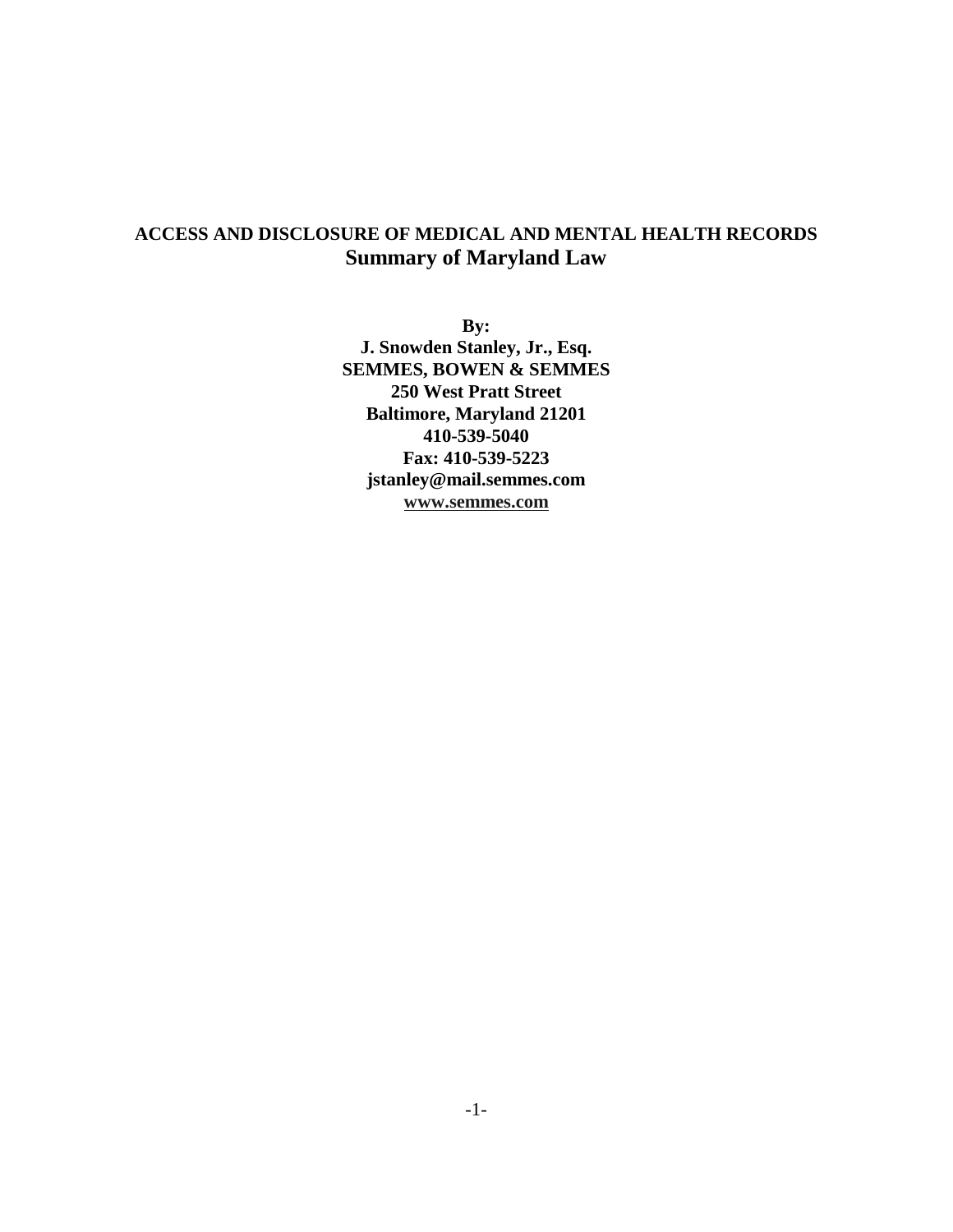### **A. Patient Medical Records**

#### **1. Definition**

A "medical record" is defined as any oral, written or other transmission in any form or medium of information that: (1) is entered in the record of a patient<sup>1</sup> or recipient<sup>2</sup>; (2) identifies or can readily be associated with the identity of a patient or recipient; and (3) relates to the health care of the patient or recipient. See Md. Code Ann., Health-Gen. I § 4-301 (g) (1) (Supp. 1999); see also id. § 4-301 (g) (2) (listing inclusive examples of "medical records").

#### **2. Confidentiality Provisions**

The Confidentiality of Medical Records Act, as set forth in § 4-301 *et seq*. of the Health-General Article of the Annotated Code of Maryland, was enacted to provide for the confidentiality of medical records, to establish clear and certain rules for the disclosure<sup>3</sup> of medical records, and generally to bolster the privacy rights of patients. See Warner v. Lerner, 348 Md. 733, 742, 705 A.2d 1169, 1174 (1998) (Raker, J., concurring).

Section 4-302 *et seq.* of the Health-General Article of the Annotated Code of Maryland addresses the confidentiality of medical records in general. Section 4-302 (a) requires health care providers<sup>4</sup> to keep medical records confidential and allows disclosure only as provided by Maryland law. Warner, 348 Md. at 738, 705 A.2d at 1172. Section 4-302 (b) provides exceptions for administrative records and disclosures governed by other confidentiality provisions.<sup>5</sup>

A health care provider who in good faith discloses or does not disclose a medical record is not liable in any cause of action arising from the disclosure or nondisclosure of the medical record. See Md. Code Ann., Health-Gen. I § 4-308. Cf. id. § 4-309 (f) (stating that a health care provider that knowingly discloses a medical record in violation of the Confidentiality of Records Act is liable for actual damages).

<sup>1</sup>See Md. Code Ann., Health-Gen. I § 4-301 (j) (Supp. 1999) (defining "patient").

 $2$ See id. § 4-301 (m) (defining "recipient").

 $3$ See id. § 4-301 (c) (defining "disclosure").

 $4$ See id. § 4-301 (h) (defining "health care provider").

<sup>5</sup>The exceptions are set out in § 4-302 (b) (2) and (3) of the Health-General Article. They are with respect to medical records relating to a psychiatric or psychological problem and to a medical record kept on a minor which relates to diagnosis or treatment of a venereal disease or to use of a drug.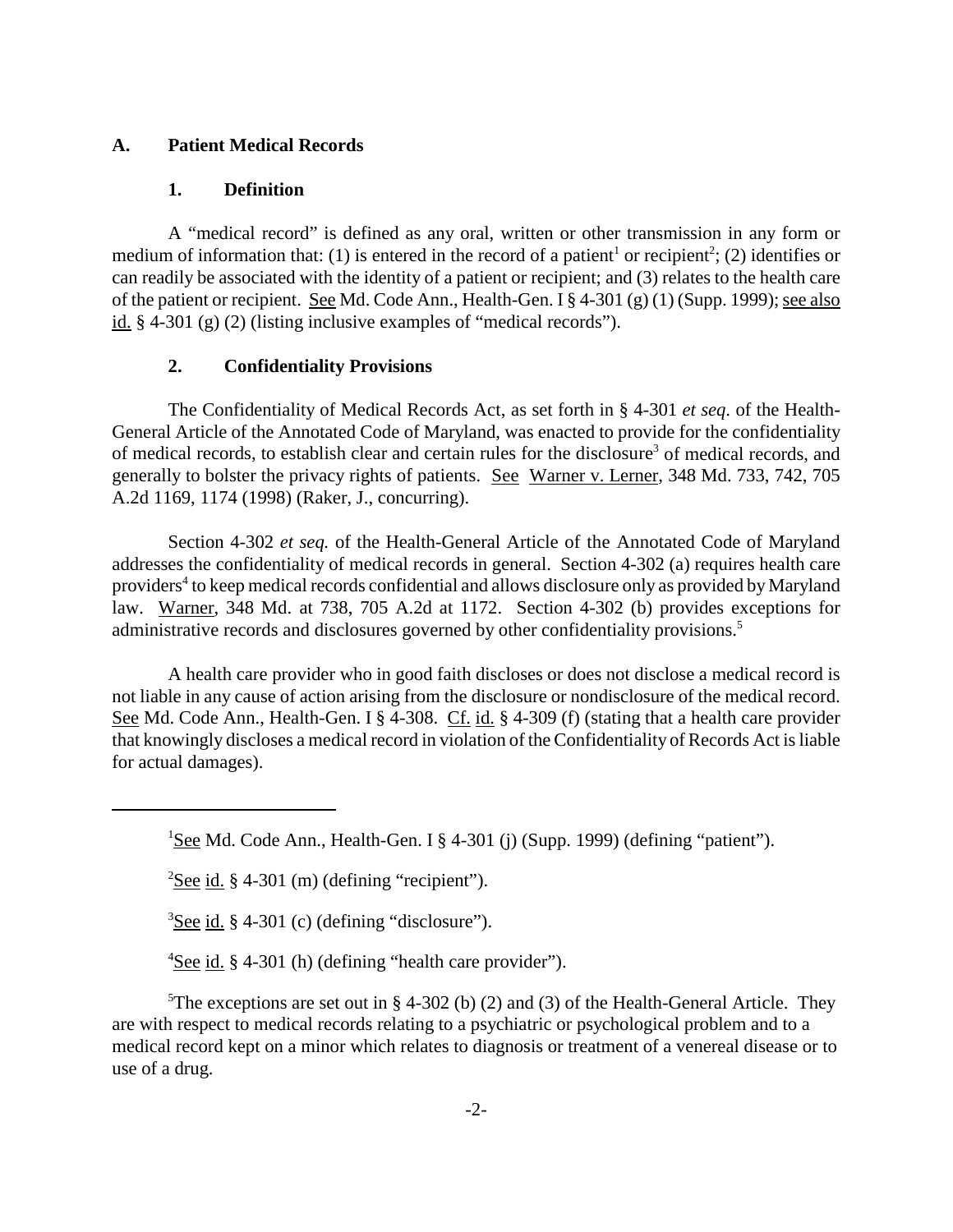### **3. Patient Access**

Section 4-303 of the Health-General Article addresses disclosures upon the authorization of a person in interest<sup>6</sup>, which includes the patient to whom the record pertains. This section requires a health care provider to disclose a medical record on the authorization of a person in interest, subject to conditions stated in that section. See Warner, 348 Md. at 738, 705 A.2d at 1172.

#### **4. Procedures for Disclosure to Third Parties**

Section 4-303 (a) of the Health-General Article requires a health care provider to disclose a medical record on the authorization of a person in interest. Section 4-303 (b) delineates the form, terms and conditions of such an authorization. Subsection (c) requires a health care provider to disclose a medical record upon receipt of a preauthorized form that is part of an application for insurance. A health care provider shall comply within a reasonable time after a person in interest requests to either receive a copy of a medical record or to see any copy of the medical record. See Md. Code Ann., Health-Gen. I § 4-304 (a). Redisclosure of medical records to any other person is prohibited, except as provided by § 4-302 (d).

Section 4-309 prohibits a health care provider from refusing to disclose a medical record within a reasonable time (but no more than 21 working days) upon request by a person in interest<sup>7</sup>, and provides for civil<sup>8</sup> and criminal<sup>9</sup> penalties for violations of the Confidentiality of Medical Records Act.

Disclosure of directory information<sup>10</sup> about a patient is permitted without authorization of a person in interest, except if the patient has instructed the health care provider in writing not to disclose directory information. See id. § 4-302 (c).

Section 4-305 (b) of the Health-General Article is Maryland's permissive disclosure provision, describing generally the situations in which a medical record may be disclosed without the authorization of a person in interest, including: (1) to the provider's authorized employees, agents, medical staff, medical students or consultants cases seeking payment for health care; (2) where the recipient of the medical record acknowledges its obligation not to redisclose any patient identifying information; (3) to a government agency performing its lawful duties; (4) to another

 $^{10}$ See id. § 4-301 (b) (defining "directory information").

 ${}^{6}$ See id. § 4-301 (k) (defining "person in interest").

 $7$ See id. § 4-309 (a).

<sup>&</sup>lt;sup>8</sup>See id. § 4-309 (f).

<sup>&</sup>lt;sup>9</sup>See id. § 4-309 (d).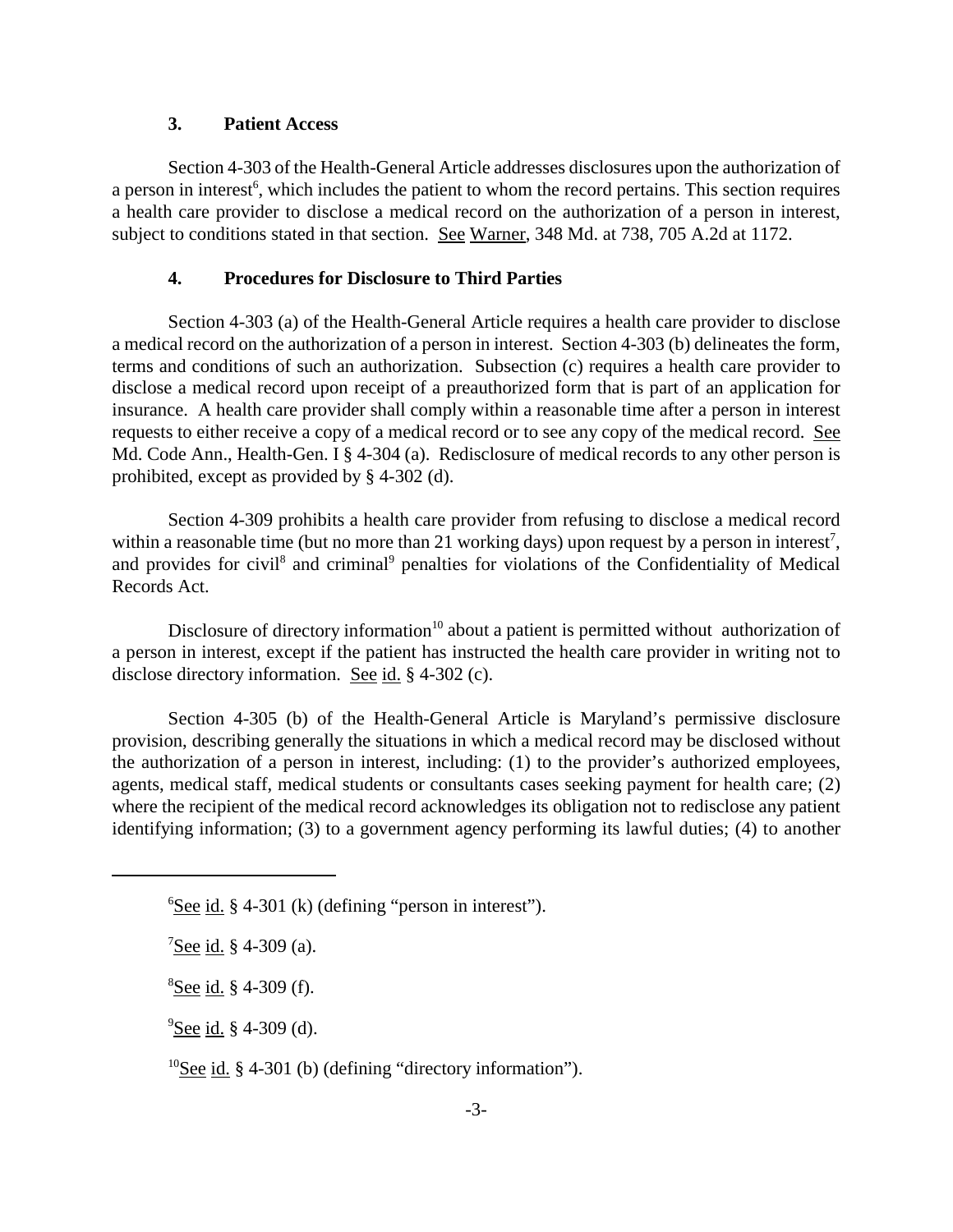health care provider for treatment purposes; (5) to third party payors meeting the applicable provisions of Title 19, Subtitle 13 of the Health-General Article; (6) to provide for the emergency healthcare needs of a patient; (7) to immediate family members of the patient or any other individual with whom the patient has a close relationship; and (8) to the Department of Health and Mental Hygiene or an organ, tissue or eye donation agency.

In addition to these permissive disclosures, § 4-306 requires a health care provider to disclose a medical record, without authorization of a person in interest, in nine enumerated circumstances, including: (1) to a unit of State or local government for purposes of investigation/treatment of child/adult abuse; (2) to health professional licensing and disciplinary investigation boards; (3) to health care provider or the provider's insurer or legal counsel in cases involving litigation initiated by a person in interest; (4) to medical/dental review committees; (5) to other health care providers; (6) in accordance with compulsory process; (7) to prosecution and law enforcement agencies for purposes of criminal investigation; (8) to the Maryland Insurance Administration for investigation; and (9) to a State or local child fatality review team.

#### **5. Evidentiary Disclosures**

In actions brought in the District Court or in any Circuit Court on claims for damages for personal injury, for medical, hospital, insurance or disability benefits, a writing or record of a health care provider is admissible in accordance with the procedures set forth by § 10-104 of the Courts & Judicial Proceedings Article of the Annotated Code of Maryland.

Such writing or record of a health care provider made to document a medical, dental, or other health condition, a health care provider's opinion, or the provision of health care is admissible, without the support of the testimony of a health care provider as the maker or custodian of the writing or record, in order to prove the existence of a medical, dental, or health condition, the opinion, and the necessity and the provision of health care. See Md. Code Ann., Cts. & Jud. Proc. § 10-104 (d) (Supp. 1999). Thus, medical records are admissible for the purpose of showing that the patient was hurt in an accident, but the particulars of such accident contained in the record constitute hearsay and should be deleted. See Scott v. James Gibbons Co., 192 Md. 319, 64 A.2d 117 (1949).

Medical records pertaining to the charges made for the care of a plaintiff are also admissible in evidence. See Simco Sales Serv. of Maryland, Inc. v. Schweigman, 237 Md. 180, 205 A.2d 245 (1964). A written statement or bill for health care expenses is admissible without the support of the testimony of a health care provider as the maker or the custodian of the statement or bill to prove the amount, fairness, and reasonableness of the charges for the services or materials provided. See Md. Code Ann., Cts. & Jud. Proc. § 10-104 (e).

Pursuant to the business records exception to the hearsay rule, medical records are admissible in evidence to the extent that they relate to the medical and pathological condition of the patient. See Clarke v. State, 97 Md. App. 425, 429, 630 A.2d 252, 254-55 (1993).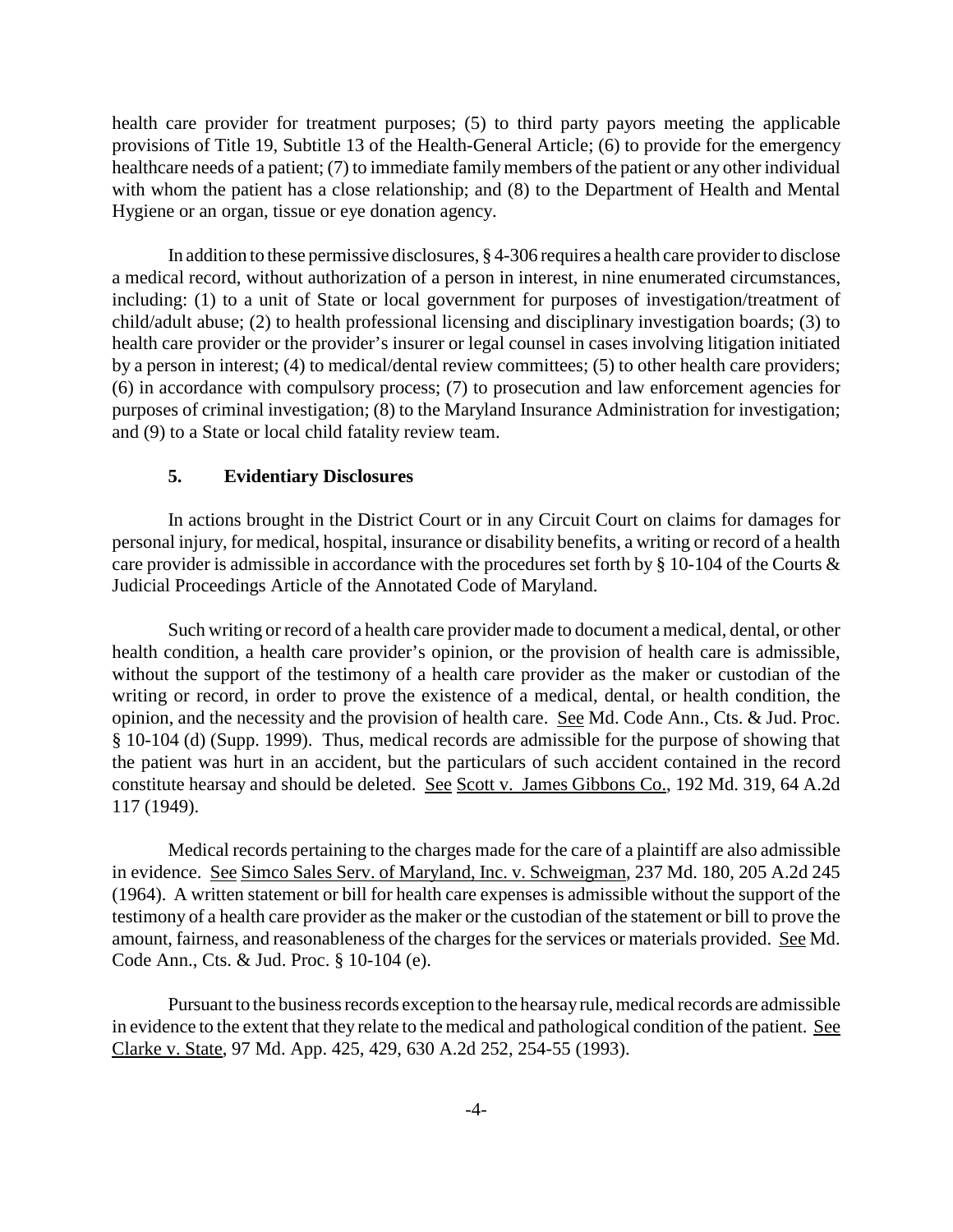#### **6. Insurance Disclosures**

With respect to insurance companies, § 4-403 of the Insurance Article of the Annotated Code of Maryland establishes the conditions for the disclosure of an insured's medical records. If the insured consents, the complete contents of his medical records may be released to third parties. In the absence of any consent to disclosure by the insured or his agent or representative, the general rule is that no medical information, data or statistics may be released by the insurance company even if the identity of the insured is not disclosed.See Md. Code Ann., Ins. §§ 4-403 (b) and 14-138 (b). The intent of the Legislature is that medical records, data, or statistics may be disclosed to a third party without the consent of the patient as long as the patient's identity is not directly or indirectly revealed through the records. Information which would directly or indirectly lead to the identity of the patient should not be released. See 63 Op. Att'y Gen. 432 (1978).

However, § 4-403 (c) provides exceptions to the general rule of nondisclosure of the insured's medical records and permits disclosure of medical information even without the authorization of the insured in the following cases: (1) upon request by or in furtherance of a medical review committee, accreditation board or commission; (2) in response to legal process; (3) to a nonprofit health service plan or Blue Cross or Blue Shield plan to coordinate benefit payments; (4) to investigate possible insurance fraud; (5) for reinsurance purposes; (6) to an insurer information exchange in the normal course of underwriting; (7) to evaluate an application for or renewal of insurance; (8) to evaluate and adjust a claim for policy benefits; (9) to evaluate, settle or defend a claim or suit for personal injury; and (10) in accordance with a cost containment contractual obligation to verify the contractual propriety of benefits paid by the insurer.

#### **7. Retention Policies**

Except for a minor patient, unless a patient is notified, a health care provider may not destroy a medical record or laboratory or X-ray report about a patient for five years after the record or report is made. See Md. Code Ann., Health-Gen. I § 4-403 (b). Section 4-403 (c) provides, with exceptions, that in the case of a minor patient, a medical record or laboratory or X-ray report about a minor patient may not be destroyed until the patient attains the age of majority plus three years or for five years after the record or report is made, whichever is later.

### **B. Mental Health Records**

#### **1. Definition**

A mental health record is any "medical record," defined in A.1, supra, kept pursuant to the rendering of mental health services. "Mental health services" is defined as health care rendered to a recipient primarily in connection with the diagnosis, evaluation, treatment, case management or rehabilitation of any mental disorder. See id. § 4-301 (i); see also part A.1, supra.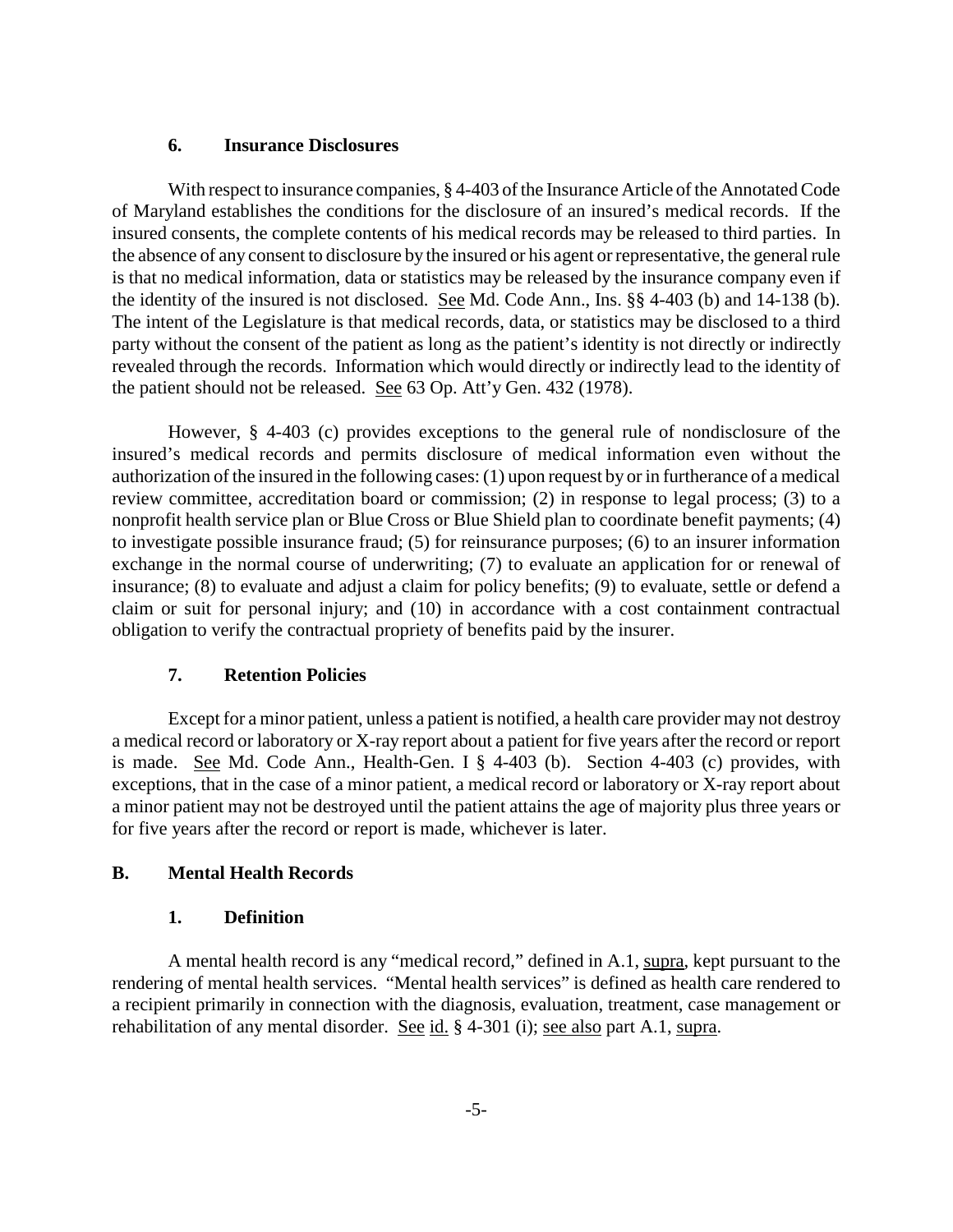### **2. Confidentiality Provisions**

All mental health records are made confidential under Health-General §§ 4-301 through 4- 309. See Shady Grove Psychiatric Group v. State, 128 Md. App. 163, 169, 736 A.2d 1168, 1172 (1999); Reynolds v. State, 98 Md. App. 348, 365, 633 A.2d 455, 463 (1993); Dr. K v. State Board of Physician Quality Assurance, 98 Md. App. 103, 116, 632 A.2d 453, 460 (1993), cert. denied, 334 Md. 18, 637 A.2d 1191, cert. denied, 513 U.S. 817 (1994).

Health-General § 4-307 delineates both permissive and mandatory disclosures of mental health records without the authorization of a person in interest. See id.  $\frac{1}{2}$  4-307 (g) and (h). Maryland has recognized that there is a constitutional right to privacy in a patient's mental health records; however, that right must be balanced against legitimate state interests. See Shady Grove, 128 Md. App. at 179, 736 A.2d at 1177 (holding that Health-General § 4-306 (b) (7) requires a health care provider to disclose a medical record to a prosecution agency pursuant to a subpoena issued in a criminal investigation only if the prosecution agency first proves that it has written procedures to protect the confidentiality of that record); Dr. K. v. State Bd. of Physician Quality Assurance, 98 Md. App. 103, 632 A.2d 453 (1993), cert. denied, 334 Md. 18, 637 A.2d 1191, cert. denied, 513 U.S. 817 (1994) (holding that a patient's constitutional right to privacy does not bar the disclosure of mental health records to the Board of Physician Quality Assurance where that right is outweighed by the state's compelling interest in obtaining those records for the purpose of investigating possible disciplinary action against the treating psychiatrist).

### **3. Patient Access**

See part A.3, supra; see also Health-Gen. I  $\S 4$ -304 (a) (2) (permitting a health care provider to refuse to disclose mental health records if injurious to the health of a patient or recipient).

### **4. Procedures for Disclosure to Third Parties**

See part A.4, supra; see also Health-Gen. I § 4-307 (disclosure of mental health records).

# **5. Evidentiary Disclosures**

See part A.5, supra.

# **6. Insurance Disclosures**

See part A.6, supra.

# **7. Retention Policies**

See part A.7, supra.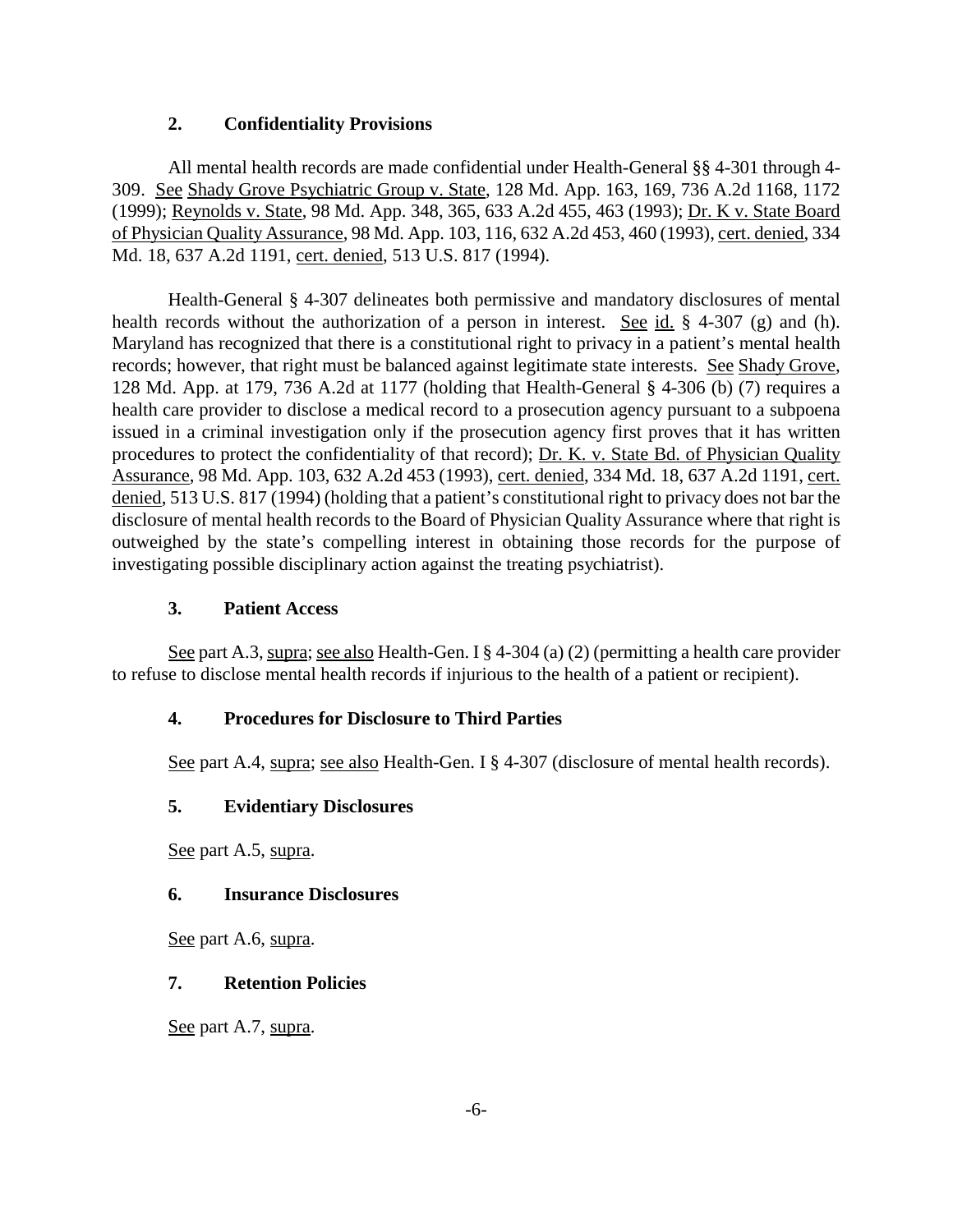### **C. Hospital Records**

# **1. Definition**

See part A.1, supra.

# **2. Confidentiality Provisions**

A hospital is a "health care provider" as defined in Health-General § 4-301 (h). As such, a hospital must keep the medical records of a patient or recipient confidential and disclose the medical records only as provided by law. See Health-Gen. I § 4-302 (a); see also part A.2, supra.

# **3. Patient Access**

Despite the statutory provisions set forth above in part A.3, supra, regarding patient access to medical records, there appears to be an absence of uniform procedures with respect to patient access to hospital records. See Franklin Square Hosp. v. Laubach, 318 Md. 615, 620-21, 569 A.2d 693, 696 (1990). Nevertheless, the Confidentiality of Medical Records Act serves to compel disclosure of medical records under prescribed circumstances and to attain uniformity by having all facilities bound by the same rules.

# **4. Procedures for Disclosure to Third Parties**

See part A.4, supra.

# **5. Evidentiary Disclosures**

A hospital record is admissible under the business records exception to the hearsay rule as long as the information is "pathologically germane." See Chadderton v. M.A. Bongivonni, Inc., 101 Md. App. 472, 485, 647 A.2d 137, 143 (1994); Joseph F. Murphy, Jr., Maryland Evidence Handbook, § 804(C) ( $2<sup>nd</sup>$  ed. 1993); Md. Code Ann., Cts. & Jud. Proc. § 10-101 (explaining what is admissible as business records); see also part A.5, supra.

# **6. Insurance Disclosures**

See part A.6, supra.

# **7. Retention Policies**

See part A.7, supra.

# **D. Electronic Medical Records**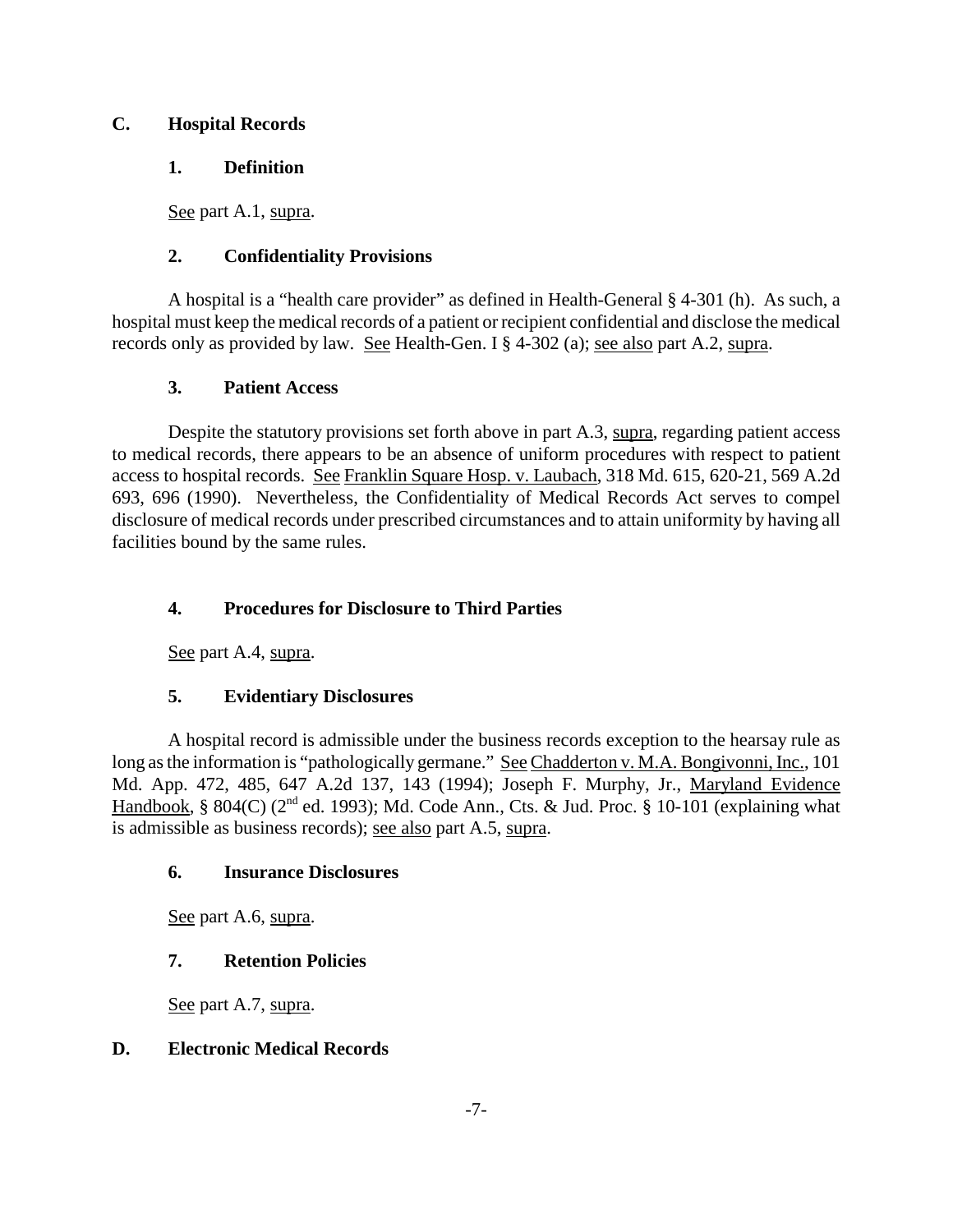There is no Maryland statute governing the specific area of electronic medical records. Moreover, there is no Maryland case law addressing electronic medical records to date. However, the Confidentiality of Medical Records Act, discussed in part A, supra, governs all medical records, including electronic records.

#### **E. Peer Review Records**

#### **1. Definition**

A peer review<sup>11</sup> record is defined as the proceedings, records, or files of the State Board of Physician Quality Assurance (the "Board"). See Md. Code Ann., Health Occ. § 14-411 (a) (Supp. 1999).

### **2. Confidentiality Provision**

Generally, the Board or any of its investigatory bodies may not disclose any information contained in a record. See id. §§ 14-411 (b); 14-501 (d); see also Unnamed Physician v. Commission on Med. Discipline, 285 Md. 1, 13, 400 A.2d 396, 403, cert. denied, 444 U.S. 868 (1979) (stating that the "fundamental reason for preserving confidentiality . . . is to ensure a high quality of peer review activity leading to the primary goal . . . to provide better health care."). However, this confidentiality is not absolute. See Md. Code Ann., Health Occ. §§ 14-411 (c) - (l); 14-501 (e). Section 14-501 (f) immunizes any person acting in good faith and within the scope of jurisdiction of a medical review committee from civil liability for giving information to, participating in, or contributing to the function of the committee.

### **3. Physician Access**

In a civil action<sup>12</sup> initiated by a physician who is the subject of the medical review committee investigation, the medical review committee records are not insulated from either discovery or admissibility in evidence. See id. § 14-501 (e) (1); Baltimore Sun Co. v. University of Maryland

<sup>11&</sup>quot;Peer review" means an evaluation according to procedures, set forth by the faculty and approved by the Board of Physician Quality Assurance, by physicians within the involved medical specialty or specialties, of an act or acts of medical or surgical care, or other acts connected with medical or surgical practice, by an applicant or licensee. See Md. Regs. Code tit. 10, § 32.02.02B (20) (1999).

<sup>&</sup>lt;sup>12"</sup>Civil action," within the contemplation of Health Occ.  $\S$  14-501 (d), is an adversary proceeding before a court of law encompassing a tort action for medical malpractice. See Baltimore Sun, 321 Md. at 666, 584 A.2d at 686; Unnamed Physician, 285 Md. at 12, 400 A.2d at 402.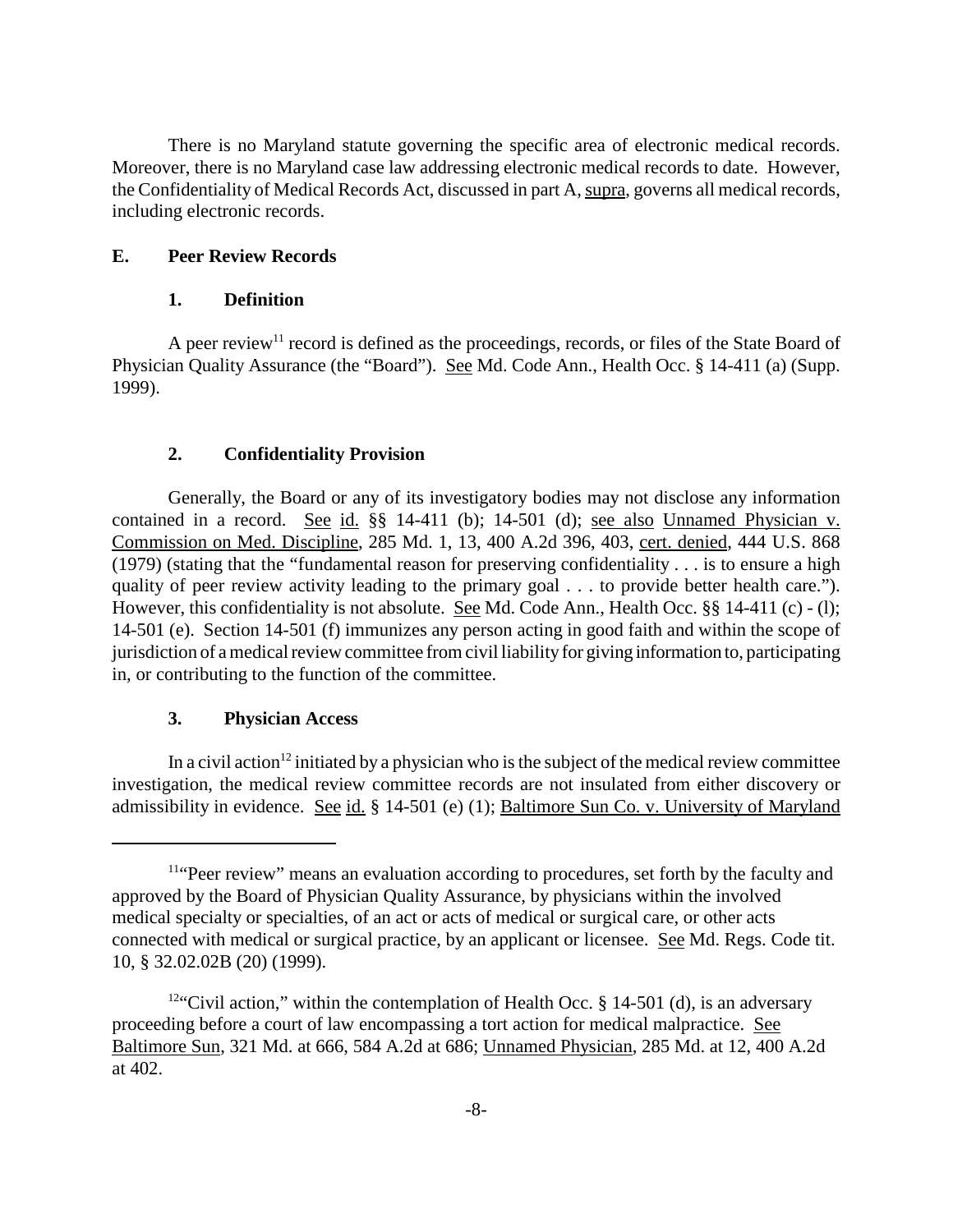Med. Sys. Corp., 321 Md. 659, 663-64, 584 A.2d 683, 685 (1991). This exception providing physician access to medical review committee records is premised on the due process rights of a physician aggrieved by the decision of the medical review committee. See Baltimore Sun, 321 Md. at 668, 584 A.2d at 687.

#### **4. Procedures for Disclosure to Third Parties**

The § 14-501 (e) (1) exception, when applicable, does not foreclose all rights of public access to the otherwise confidential committee proceedings, records and files. "[N]othing in the statute even remotely suggests that once the committee records are properly subjected to pretrial discovery, and may be admitted in evidence in the course of the civil action, they remain insulated from public disclosure for all other purposes." Baltimore Sun, 321 Md. at 668, 584 A.2d at 687 (holding that § 14-501 (d) does not bar press access to confidential records of a hospital's peer review committee when they are discoverable under subsection (e) and have been filed with and considered by the court in connection with a dispositive motion such as a motion for summary judgment); see also Md. Code Ann., Health Occ. § 14-411 (c) - (l).

#### **5. Evidentiary Disclosures**

Section 14-501 of the Health Occupations Article of the Annotated Code of Maryland relates to "medical review committees" and provides that the proceedings, records and files of a medical review committee are not discoverable and are not admissible in evidence in any civil action arising out of matters that are being reviewed and evaluated by the medical review committee. See id. § 14-501 (d) (2). But see id. § 14-501 (e) (providing exceptions to this rule). Section 14-410 mandates that the Board's records and decisions are not discoverable in criminal or civil proceedings unless all parties stipulate to disclosure, a civil action is brought by the party being investigated, or the information is otherwise admissible as evidence.

The "minutes and notes" and the "proceedings, records, and files" of a medical review committee, as well as its report, would be insulated from discovery by a malpractice plaintiff. See Unnamed Physician, 285 Md. at 14, 400 A.2d at 403. Moreover, materials subpoenaed by the Commission on Medical Discipline are not statutorily protected from discovery. See id. at 12, 400 A.2d at 402. Reports of staff conferences established by the governing board of a hospital as an integral part of the administration of patient care at the hospital, functioning generally as round table discussions of the problems involved in treating schizophrenic patients, were entitled to immunity from disclosure under § 14-501 and were, therefore, properly excludable from admission into evidence. See Kappas v. Chestnut Lodge, Inc., 709 F.2d 878, 881 (4<sup>th</sup> Cir.), cert. denied, 464 U.S. 852 (1983) (applying Maryland law).

#### **6. Retention Policies**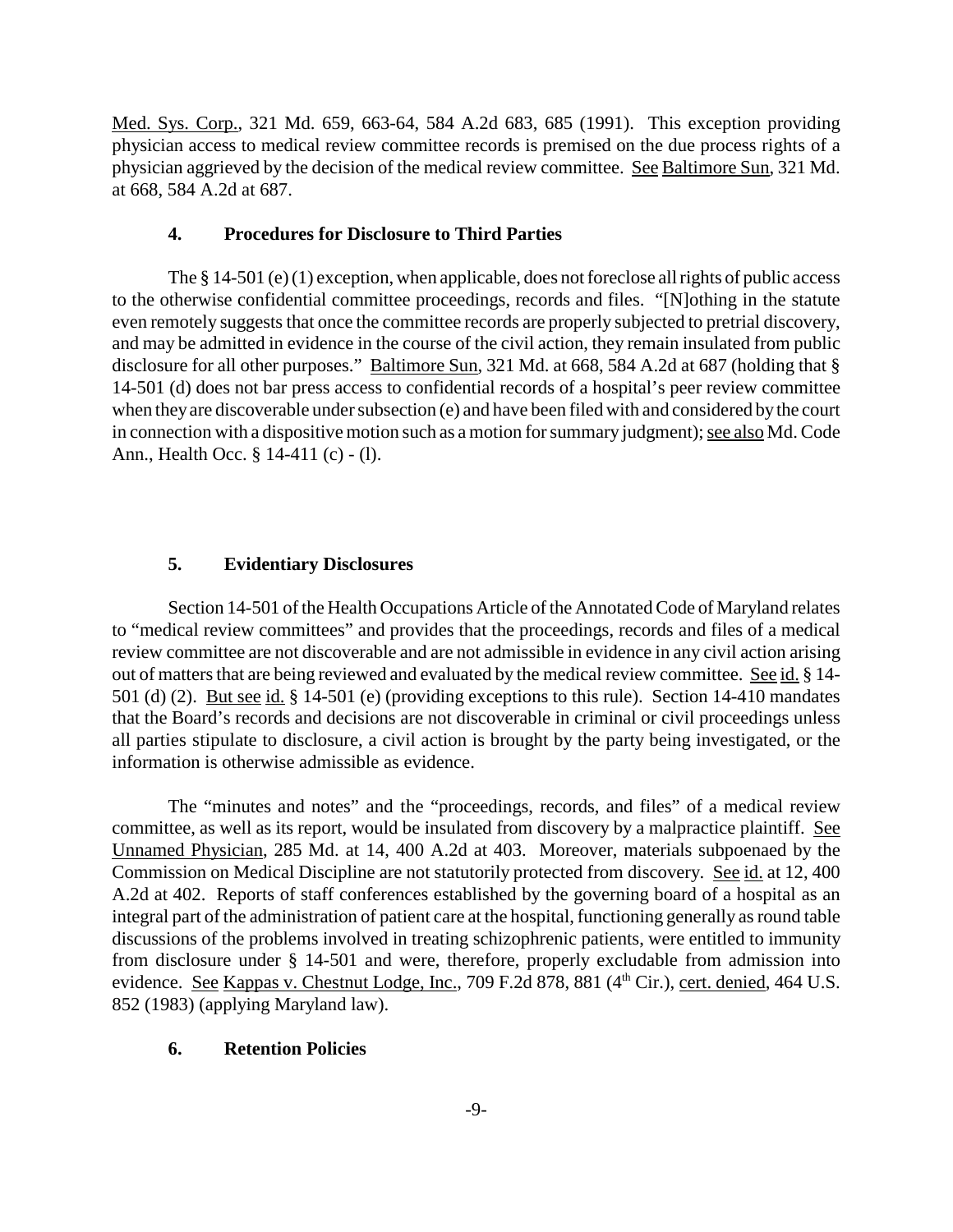There is no Maryland statute governing the retention of peer review records, nor is there any Maryland case law addressing the retention of peer review records. However, both the Maryland State Medical Society (also known as the Medical Chirurgical Faculty of Maryland, or "MedChi")<sup>13</sup> and the Board of Physician Quality Assurance<sup>14</sup> ("BPQA") have their own internal policies for the retention of peer review records.

MedChi has retained peer review files from 1988 to the present. Material included in the permanent case file may include: the transmittal letter from the BPQA to MedChi requesting a peer review; the transmittal letter from the Peer Review Management Committee to the Peer Review Committee assigned the case; correspondence between MedChi and the reviewers; letters requesting extensions for additional time to complete review of the case; continuing medical education (CME) letters granting the reviewer's CME credits for participating in peer review; independent reviewers' comments; copies of signed Reviewer's Statements; and a copy of the signed final Peer Review Report. Case files are considered the property of the BPQA, which are maintained in trust by MedChi.

The BPQA also has its own internal retention policies for peer review records. Open investigation files on physicians, including complaint, response, subpoenas, medical records, investigative and peer review records, board deliberations and patient medical records are retained by the BPQA until the case is closed. A copy of the automated file on diskette is retained at the state documents center for an additional 25 years.

Closed investigative files with no formal sanction are retained by the BPQA for one year after closure and are then transferred to the State Records Center for an additional three years before being destroyed. Originals of patient records are returned three months after closure, while copies of same are destroyed three months after closure.

Closed investigative files with a formal sanction, such as reprimands, terminations of probation, suspensions, revocations, surrender, probation, as well as disposition agreements, investigative material and hearing transcripts, are retained by the BPQA for five years and then transferred to the State Records Center for an additional five years before being destroyed. The automated database summary is retained by the BPQA for 20 years. Original medical records are returned three months after execution of the Final Order, while copies of same are destroyed three months after the Final Order is executed. Copies of Hearing transcripts are retained by the BPQA for three years before being destroyed.

 $13$ See <http//www.medchi.org>.

 $14$ One of the missions of the BPOA is to protect the health and safety of the citizens of Maryland through an effective disciplinary program. See <http//www.bpqa.state.md.us>.